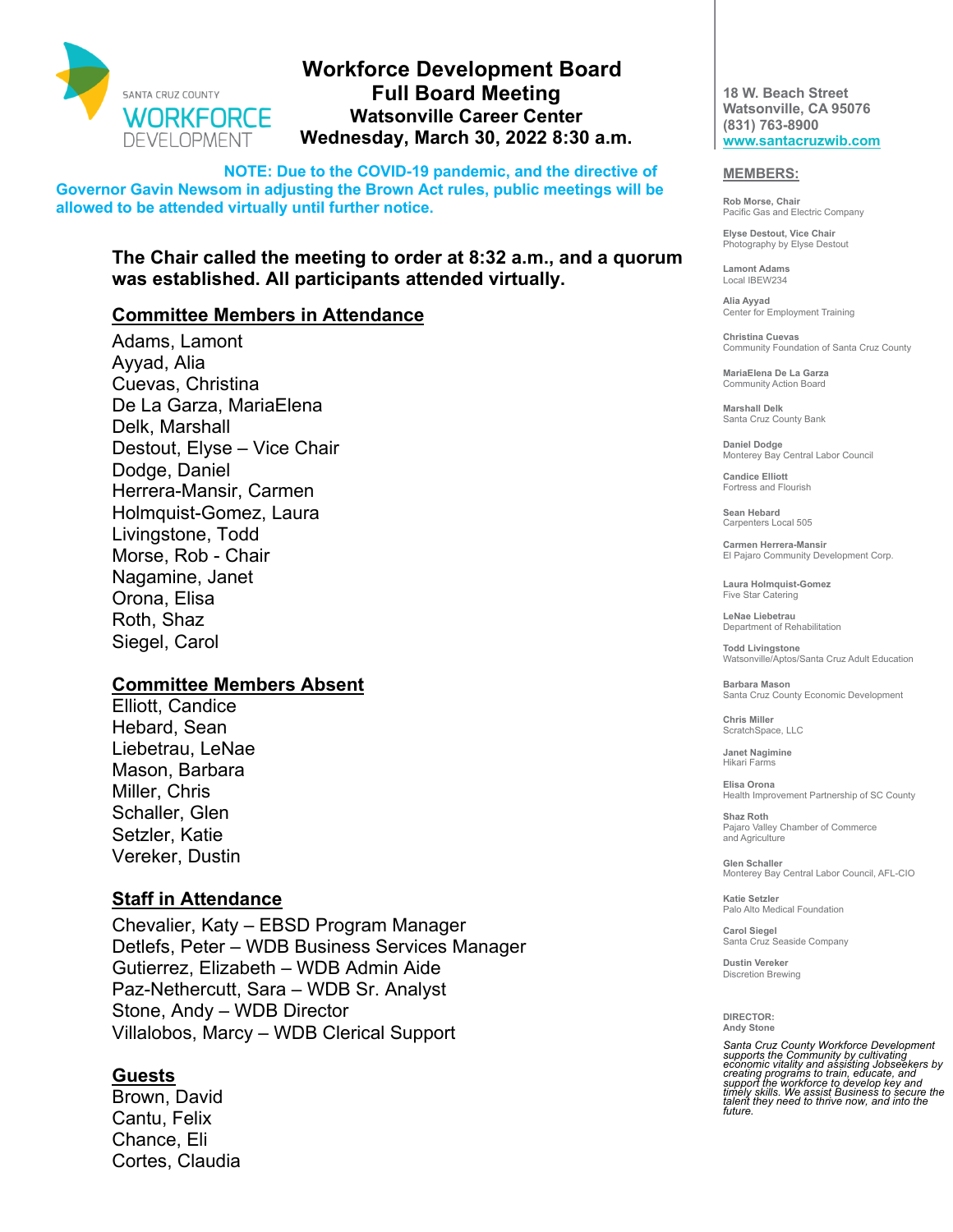Estrada, Vivian Levin, Arnold Macias, Nohemi Pena, Valerie Staley-Raatior, Desha Valladares, Cesar Wong, Eric

# **Subject: Public Comment**

There was no public comment.

### **Subject: Chairperson's Report**

WDB Chair Rob Morse thanked WDB Business Services Manager Peter Detlefs for all his hard work with regional partnerships, social media marketing, and website improvements.

### **Subject: Action Items:**

### **Item 1 – Findings Authorizing Teleconference Meetings**

The committee was provided with information regarding Assembly Bill 361 authorizing teleconference meetings as a result of the continuing COVID-19 pandemic state of emergency and Health Officer recommendation for social distancing.

**Action:** It was moved to adopt findings pursuant to Assembly Bill 361 authorizing teleconference meetings as a result of the continuing COVID-19 pandemic State of Emergency and Health Officer recommendation for social distancing.

**Status:** Motion to Approve: Marshall Delk Motion Seconded: Christina Cuevas Abstentions: None

Committee Action All in favor, motion passed

# **Item 2 – Approval of Meeting Minutes**

**Action:** It was moved to approve the December 8, 2021 WDB Full Board meeting minutes.

**Status:** Motion to Approve: Carol Siegel Motion Seconded: Lamont Adams Abstentions: None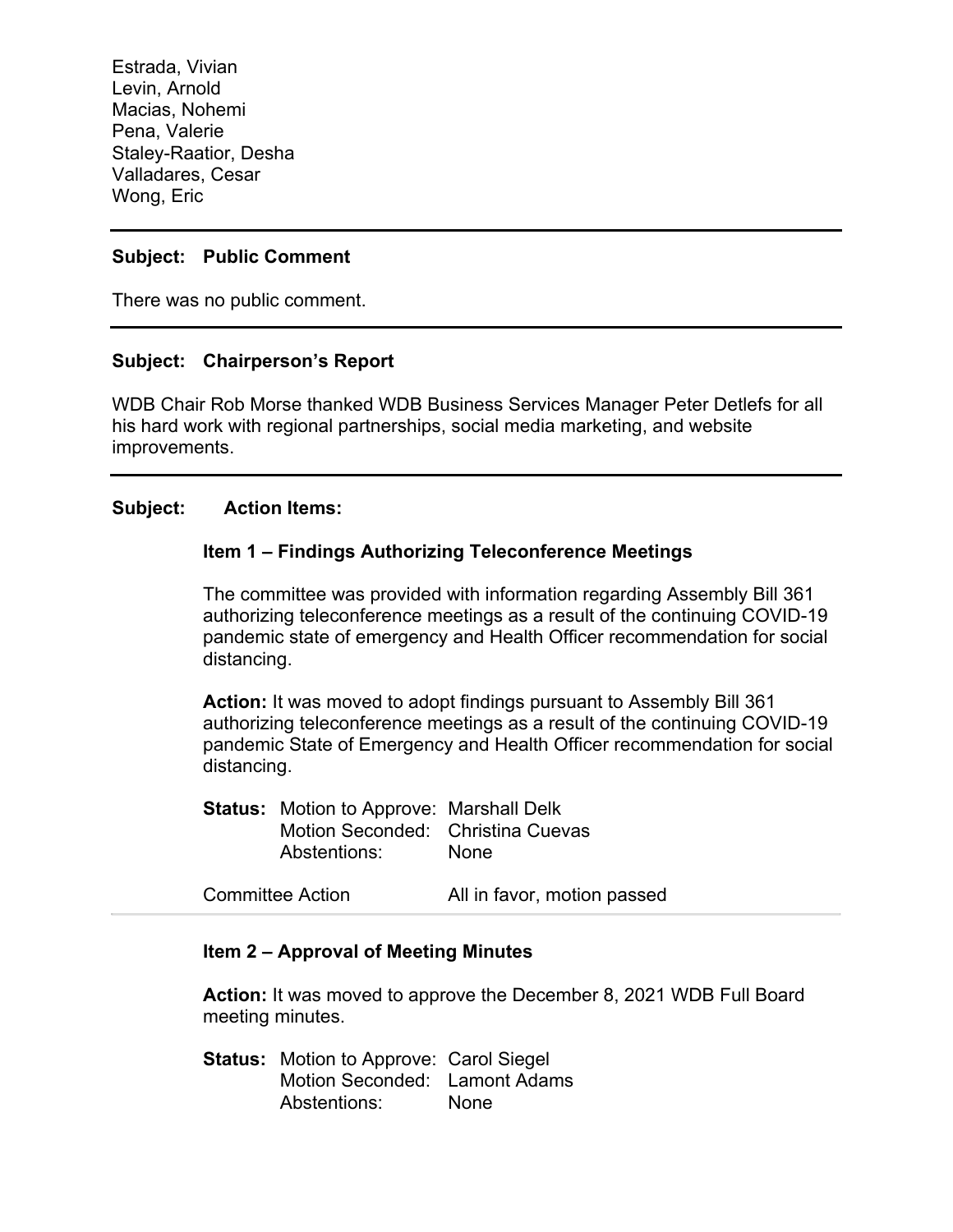### **Item 3 – Operational Plan Update**

WDB Director Andy Stone reported on the progress of each operational plan target including: the new Workforce Santa Cruz County webpage; plans for the \$300,000 received in ARPA funding for pre-apprenticeship programs, first cohort to launch by June 30, 2022; a presentation on *Remote and Hybrid Work Trends* by Gensler; and the State of the Workforce report which will be presented at the May 25, 2022 Full Board Meeting. He also shared that the unemployment rate for Santa Cruz County dropped from 9.4% to 6% in February.

**Action:** It was moved to adopt the WDB Director's Operational Plan update for PY 21-22.

**Status:** Motion to Approve: Lamont Adams Motion Seconded: Marshall Delk Abstentions: None

Committee Action All in favor, motion passed

### **Item 4 – WDB Officer Nominations**

WDB Chair Rob Morse stated that an Officer Nominating Committee was being formed and noted that the committee is made up of five members including: the immediate past Chair; one member from the current Executive Committee; two at-large members from the WDB membership; and at least one member from the prior year's committee membership. Past Chair Carol Siegel informed members to contact her if interested in participating in the committee. The purpose of the committee is to develop a slate of Officer candidates for the PY 22-23, which will be presented for approval at the May 4, 2022 Executive Committee meeting, and then forwarded on to the May 25, 2022 Full Board, for final approval.

Action: It was moved to form Nominating Committee, appoint Carol Siegel as Chair, and direct the Committee to develop a Slate of Candidates to be presented to the Executive Committee on May 4, 2022, with final appointment at the WDB's May 25, 2022 meeting.

| <b>Status:</b> Motion to Approve: Christina Cuevas |                                        |
|----------------------------------------------------|----------------------------------------|
|                                                    | Motion Seconded: Carmen Herrera-Mansir |
| Abstentions:                                       | <b>None</b>                            |

Committee Action All in favor, motion passed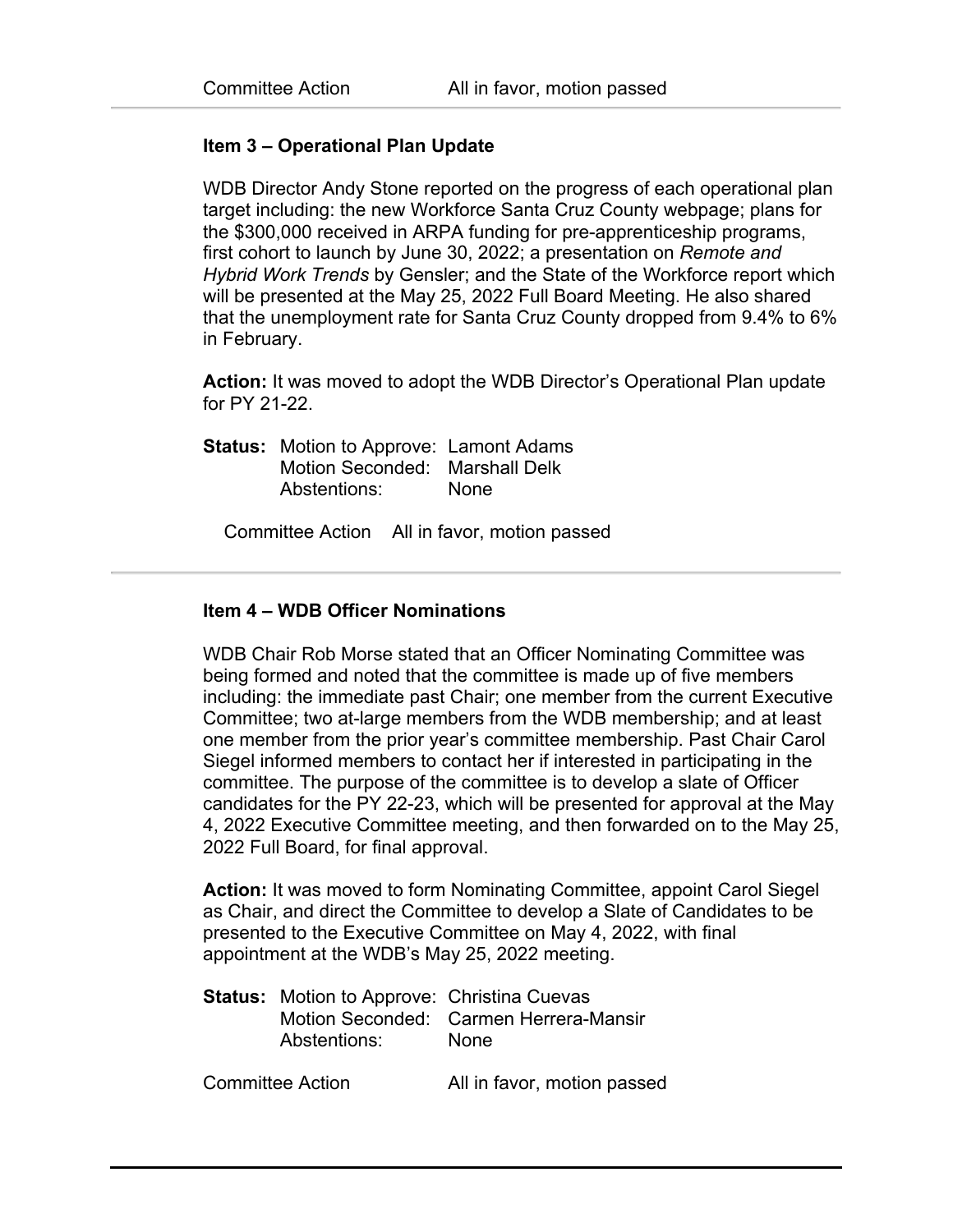### **Item 5 – Presentation**

Arnold Levin and Eric Wong with Gensler provided a presentation on Remote and Hybrid Work Trends.

**Action**: No action taken, informational item only.

# **Item 6 – WDB Staff Updates**

WDB staff Sara Paz-Nethercutt and Peter Detlefs gave updates on WIOA Career Services and Business Services. Some of the topics included: the completion of the local WIOA monitoring which will have draft reports available at the May 25, 20222 Full Board meeting; the progress on the Lean Initiative paperless workgroup; the results for the Local Area Federal Performance for PY 20/21 to be shared at the next Full Board meeting; an update on the progress of the new Workforce webpage, which now has language translation services and meeting agendas and minutes available; and gave an update on the Health Improvement Partnership. WDB Director Andy Stone reported out on the Prison to Employment project which have served 11 justice involved women and on the SB1 Pre-apprenticeship Training Grant which has served 3 cohorts.

**Action**: No action taken, informational item only.

# **Subject: Information Item:**

# **Item 7 – Business Resource Network**

WDB Business Services Manager Peter Detlefs shared with the board information of a nationwide platform called Behind Every Employer which connects employers to workforce and higher education programs. He then announced the launch of a local platform for the Business Resource Network, *Behind Every Employer Santa Cruz County*, which includes a social media campaign on LinkedIn and Twitter.

**Action**: No action taken, informational item only.